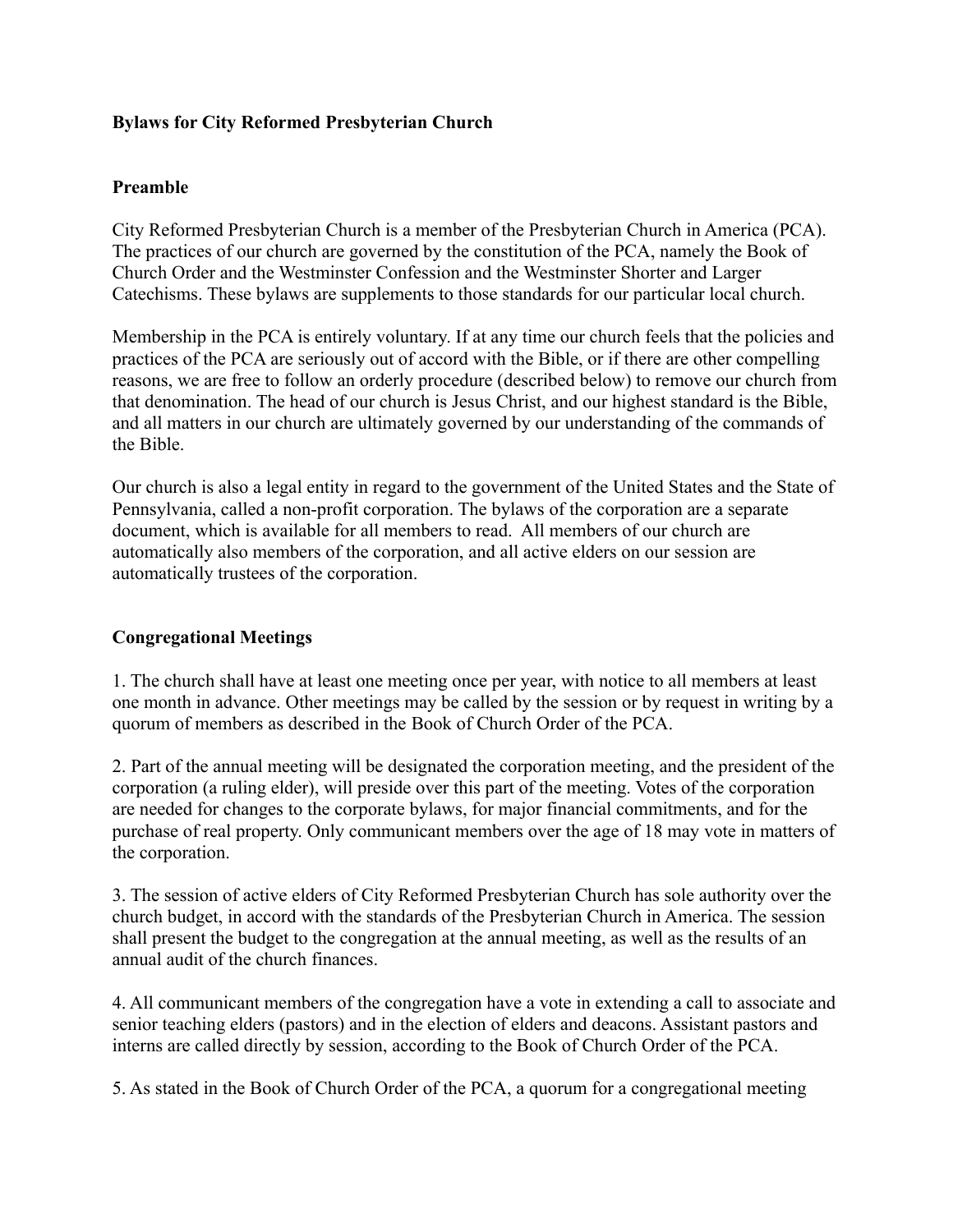shall consist of one fourth of the resident communing members, if the membership is less than 100, and one sixth of the resident communing members if the membership is greater than 100.

# **Election of Elders and Deacons**

1. Once per year the session shall solicit nominations from the membership for men to hold the offices of elder and deacon in the church. The congregation shall have at least one month for submitting nominations. Those making nominations shall consider the requirements of Scripture (1 Timothy 3:1-13, Titus 1:5-9) for elders and deacons, the nominees' understanding of and conformity to the standards of the Presbyterian Church in America, and their experience in leadership in City Reformed Presbyterian Church.

2. A member shall be considered duly nominated if he has been a member of City Reformed Presbyterian Church for more than one year, and nominated by two other members not related to him, in writing to a member of the session of the church.

3. The eligibility of nominees shall be determined by the session of elders in accord with the standards of the Presbyterian Church in America.

4. Notice of nominated and eligible candidates for elder and deacon shall be given to the congregation one month before the congregational meeting at which they are to be elected.

5. Elections of elders and deacons must occur at a properly called congregational meeting with a quorum. The number of elders to be elected shall be determined by a congregational vote after hearing the recommendation of the session.

6. Elders and deacons shall be elected by a majority of voting members present at the meeting. If less than 2/3 of those present vote to approve a candidate, the moderator shall inform the people and encourage them not to proceed when there is a substantial minority opposed to the election. However, if after this information, the majority insists on its rights, the vote shall stand, as required by the Book of Church Order of the PCA.

# **Women's Council**

1. In addition to elders and deacons, our church has a women's council and a Women in the Church (WIC) fellowship. The bylaws for our WIC body are a separate document, which is available for all members to read.

2. Women's council members are elected at an annual meeting of WIC, which is separate from the congregational annual meeting, in accord with the nomination and election process described in the WIC bylaws. As with elders and deacons, those making nominations shall consider the calling of Scripture (1 Tim 3:11, Titus 2:3-5) for spirutally mature women, the nominees' understanding of and conformity to the standards of the PCA, and their experience in leadership in City Reformed Presbyterian Church.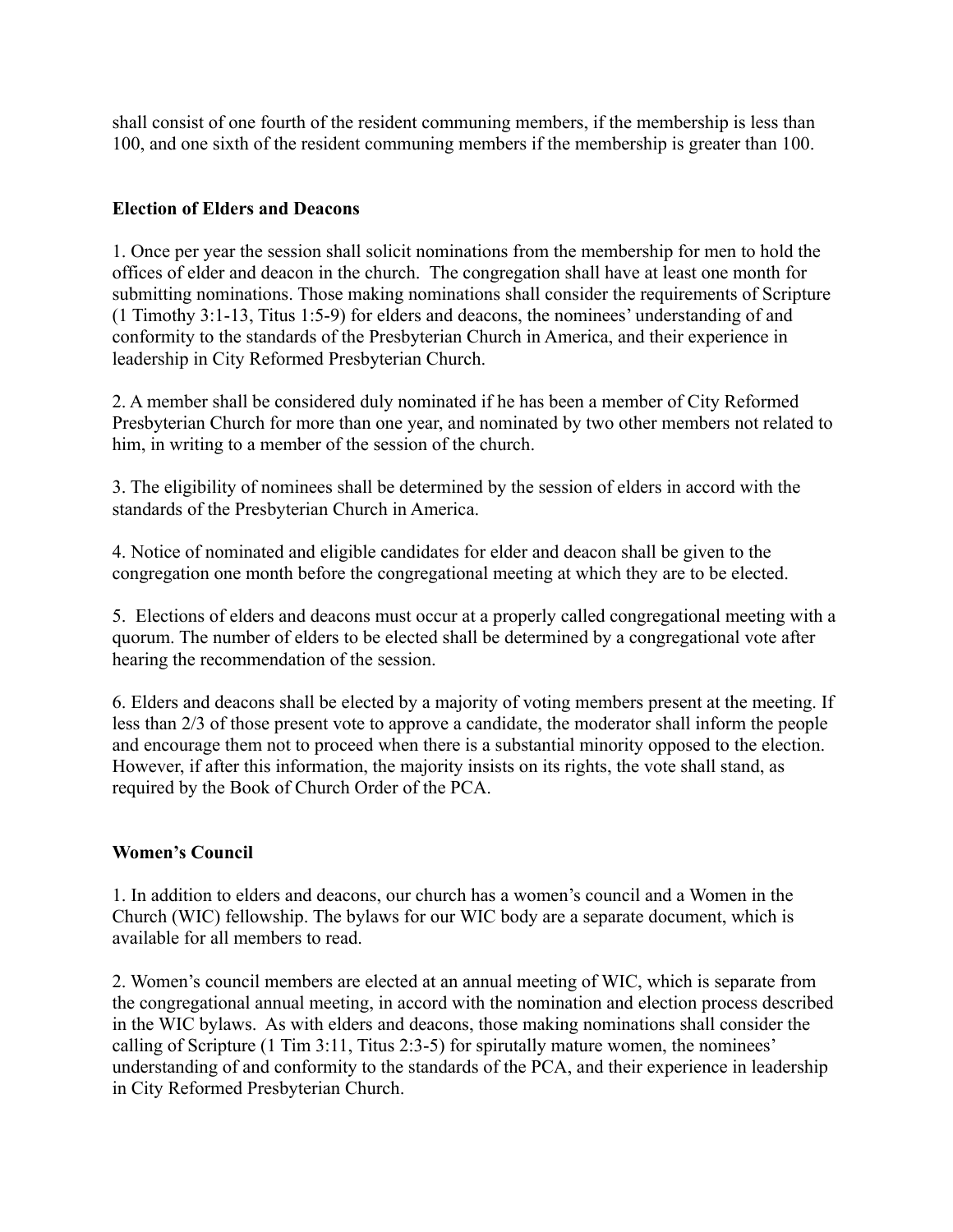# **Terms of Office**

1. The term of office for an active elder or deacon shall be three years, or shorter if session and the candidate agree. There is no limit to the number of terms an active elder or deacon may serve.

2. Elders or deacons who finish their terms and leave the session or board of deacons, automatically become inactive elders or deacons, respectively. Inactive elders or deacons may assist the active elders in the ministry of the church as spiritual leaders without vote on the session or diaconate board.

3. Active and inactive elders and deacons in good standing according to the standards of the Presbyterian Church in America are automatically qualified to be re-elected for additional terms but must be re-nominated.

4. Elders may be removed without censure by a vote of the congregation, according to the procedures described in the Book of Church Order of the PCA.

### **Amendments, Complaints, and Withdrawal**

1. These bylaws may be amended by a three-fourths majority vote at a properly called congregational meeting with a proper quorum. Proposed amendments must made known to the congregation one month before the vote.

2. Any member or group of members of the church has the right to file a "complaint" with the local presbytery of the PCA if they feel the session of the church has erred in any decision. A complaint must be filed within 30 days of the alleged error, and must follow the prodecures described in the Book of Church Order of the PCA.

3. The congregation may vote to leave the Presbyterian Church in America by a three-fourths majority vote at a properly called congregational meeting with a proper quorum. A proposal to leave the Presbyterian Church in America must be presented in writing to the congregation in writing at least one month before the meeting at which the vote will take place.